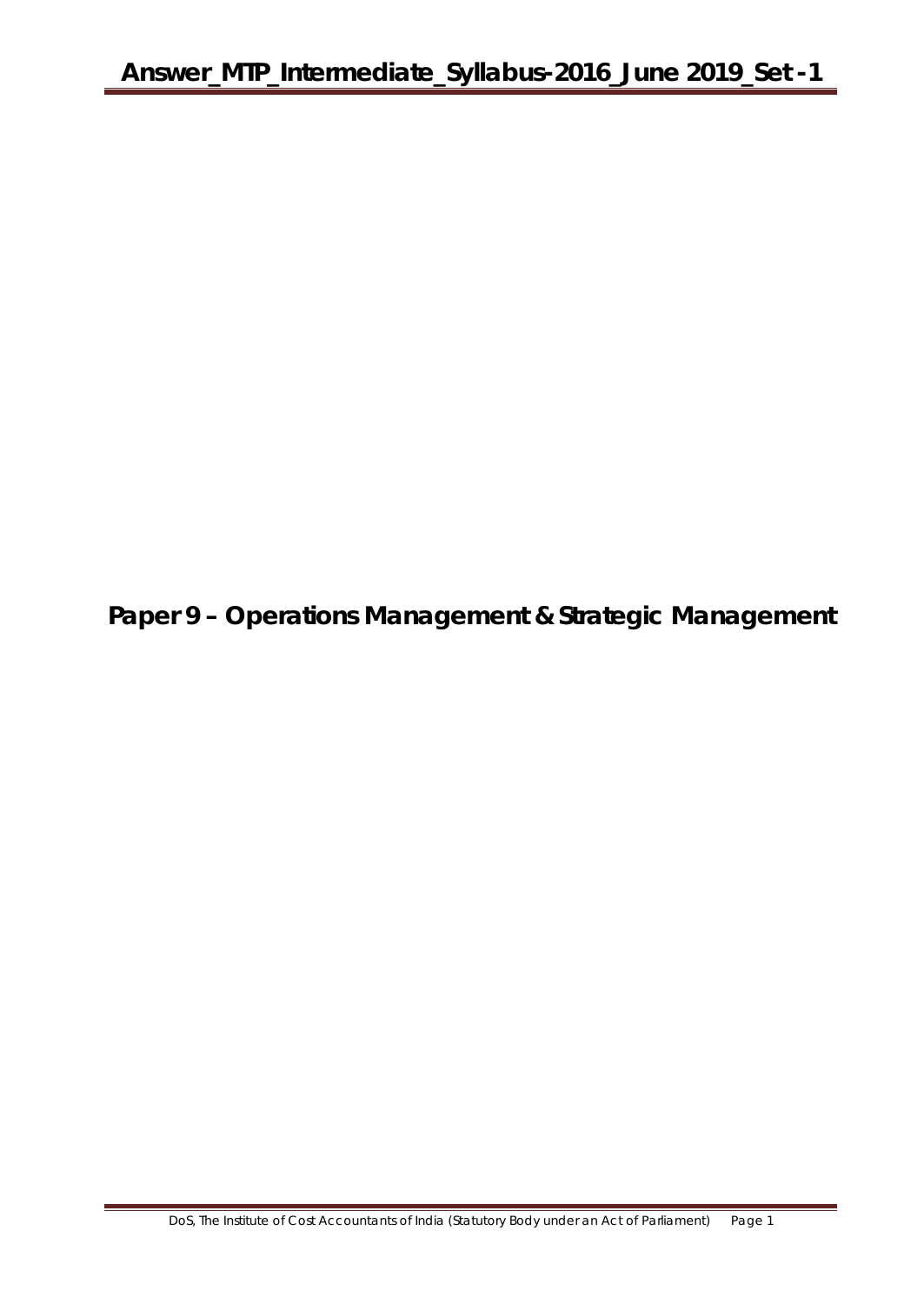## **Paper 9 – Operations Management & Strategic Management**

**Full Marks : 100** Time allowed: 3 hours

**The figures in the margin on the right side indicate full marks. This question paper has two sections. Both the sections are to be answered subject to instructions given against each.**

## **Section – I: (Operations Management)**

- **1. (a) Choose the most correct alternatives: [1×10=10]** 
	- **(i) Application of technology or process to the raw material to add use value is known as:**
		- **(a) Product,**
		- **(b) Production,**
		- **(c) Application of technology,**
		- **(d) Combination of technology and process.**
	- **(ii) In Process Planning we plan:**
		- **(a) Different machines required,**
		- **(b) Different operations required,**
		- **(c) We plan the flow of material in each department,**
		- **(d) We design the product.**
	- **(iii) Example of production by disintegration is**
		- **(a) Automobile,**
		- **(b) Locomotive,**
		- **(c) Crude oil,**
		- **(d) Mineral water.**
	- **(iv) This aims at finding the best and most efficient way of using the available resources men, materials, money and machinery:** 
		- **(a) Time Study**
		- **(b) Work Study**
		- **(c) Method Study**
		- **(d) Job Evaluation**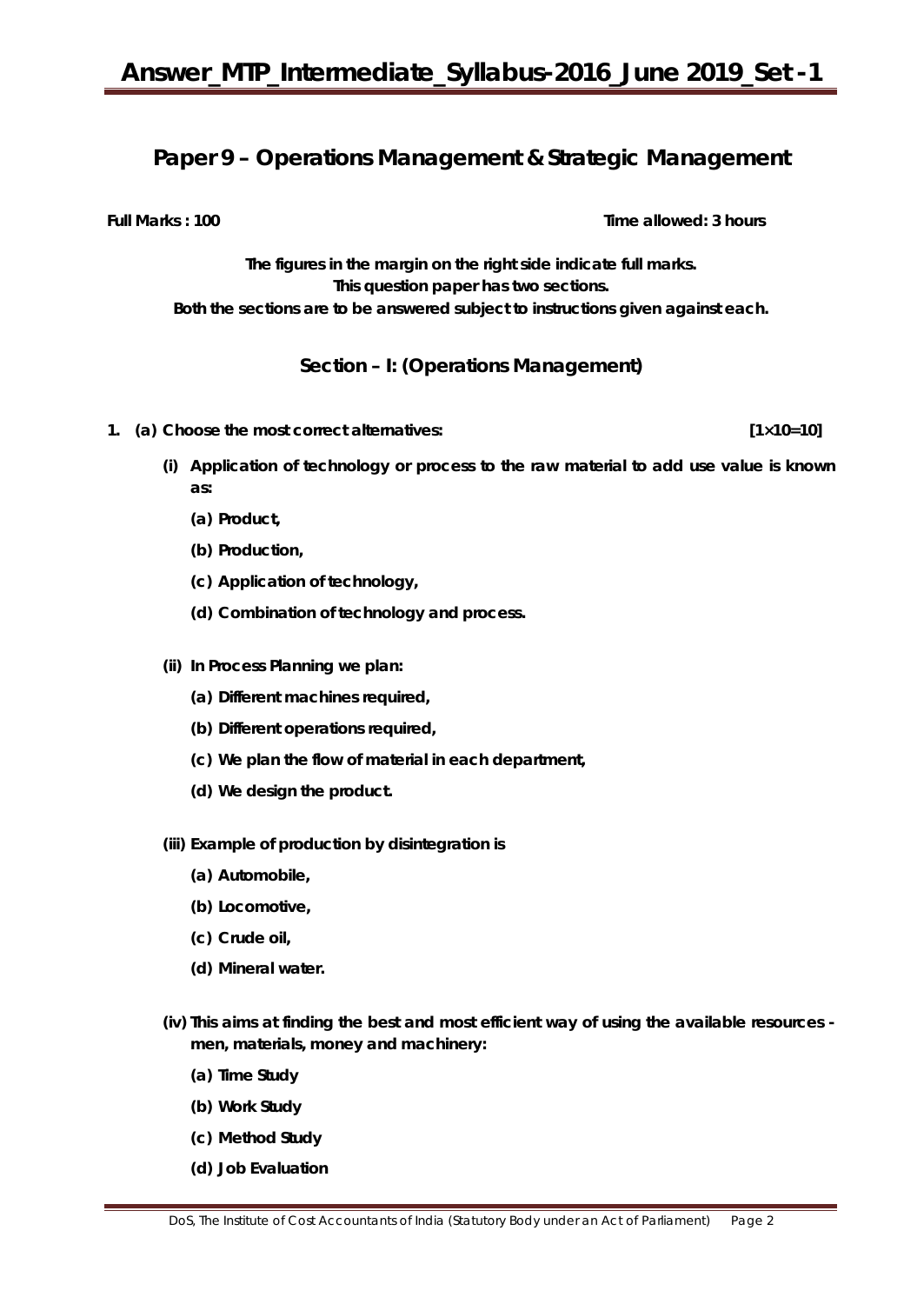- **(v) Long range forecasting is useful in**
	- **(a) Plan for Research and Development,**
	- **(b) To Schedule jobs in production,**
	- **(c) In purchasing the material to meet the present production demand,**
	- **(d) To assess manpower required in the coming month.**
- **(vi) Which one of the following standards is associated with the "Quality Assurance in Final Inspection Test"?**
	- **(a) ISO 9001**
	- **(b) ISO 9002**
	- **(c) ISO 9003**
	- **(d) ISO 9004**
- **(vii) Regularly occurring periodic fluctuations are known as:**
	- **(a) Regular trend,**
	- **(b) Random element,**
	- **(c) Seasonal component,**
	- **(d) Trend.**
- **(viii) In Operation Planning:**
	- **(a) The planner plans each operation to be done at work centers and the sequences of operations,**
	- **(b) Decide the tools to be used to perform the operations,**
	- **(c) Decide the machine to be used to perform the operation,**
	- **(d) Decide the materials to be used to produce the product.**
- **(ix) One of the important charts used in Programme control is:** 
	- **(a) Material chart,**
	- **(b) Gantt chart,**
	- **(c) Route chart,**
	- **(d) Inspection chart.**
- **(x) The act of releasing the production documents to production department is known as:**
	- **(a) Routing,**
	- **(b) Scheduling,**
	- **(c) Expediting,**
	- **(d) Dispatching.**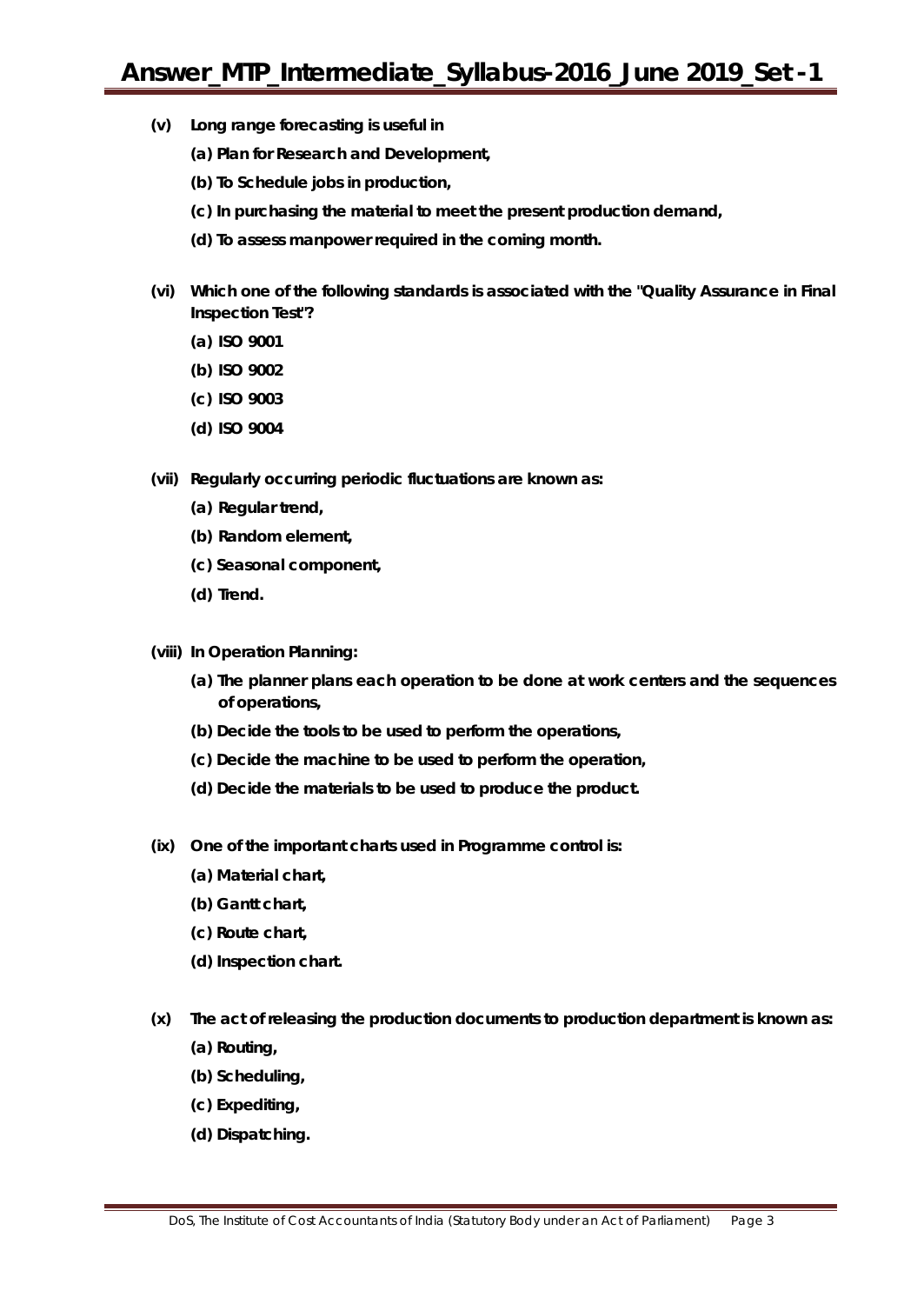#### **(b) Match the terms in Column I with the relevant terms in Column II [1×6=6]**

| Column I                     | Column II            |
|------------------------------|----------------------|
| (A) Furniture                | <b>Assembly line</b> |
| (B)<br><b>Tools</b>          | (ii) Method study    |
| (C) Television set           | (iii) Carpentry      |
| (D) Cement                   | (iv) Machine shop    |
| <b>Aviation Fuel</b><br>(E)  | (v) Rotary Kiln      |
| <b>Motion Economy</b><br>(F) | Refinery             |

| (c) State whether the following statements are True/False?                          | $[1 \times 6 = 6]$ |       |  |
|-------------------------------------------------------------------------------------|--------------------|-------|--|
| Merit Rating is used to determine the cost of a product<br>(i)                      |                    | $($ ) |  |
| (ii) Increase in productivity leads to retrenchment of work force                   |                    | (     |  |
| (iii) Project costs increase as the duration of the project increases               |                    |       |  |
| (iv) Job Evaluation is a systematic approach to ascertain the labour worth of a job |                    | (     |  |
| (v) Production planning and control is essentially concerned with the control of    |                    |       |  |
| Finished goods                                                                      |                    |       |  |
| (vi) Breakdown maintenance doesn't require use of standby machines                  |                    |       |  |

#### **Answer:**

- 1. (a) (i) (b) Production
	- (ii) (c) We plan the flow of material in each department
	- (iii) (c) Crude oil
	- (iv) (b) Work Study
	- (v) (c) In purchasing the material to meet the present production demand
	- (vi) (c) ISO 9003
	- (vii) (c) Seasonal component
	- (viii) (a) The planner plans each operation to be done at work centers and the sequences of operations,
	- (ix) (b) Gantt chart
	- (x) (d) Dispatching

|        | ×                |
|--------|------------------|
| ٠<br>× | I<br>$\sim$<br>I |

| Column I           | Column <sub>II</sub> |
|--------------------|----------------------|
| (A) Furniture      | (i) Carpentry        |
| (B) Tools          | (ii) Machine shop    |
| (C)Television set  | (iii) Assembly line  |
| (D)Cement          | (iv) Rotary Kiln     |
| (E) Aviation Fuel  | (v) Refinery         |
| (F) Motion Economy | (vi) Method Study    |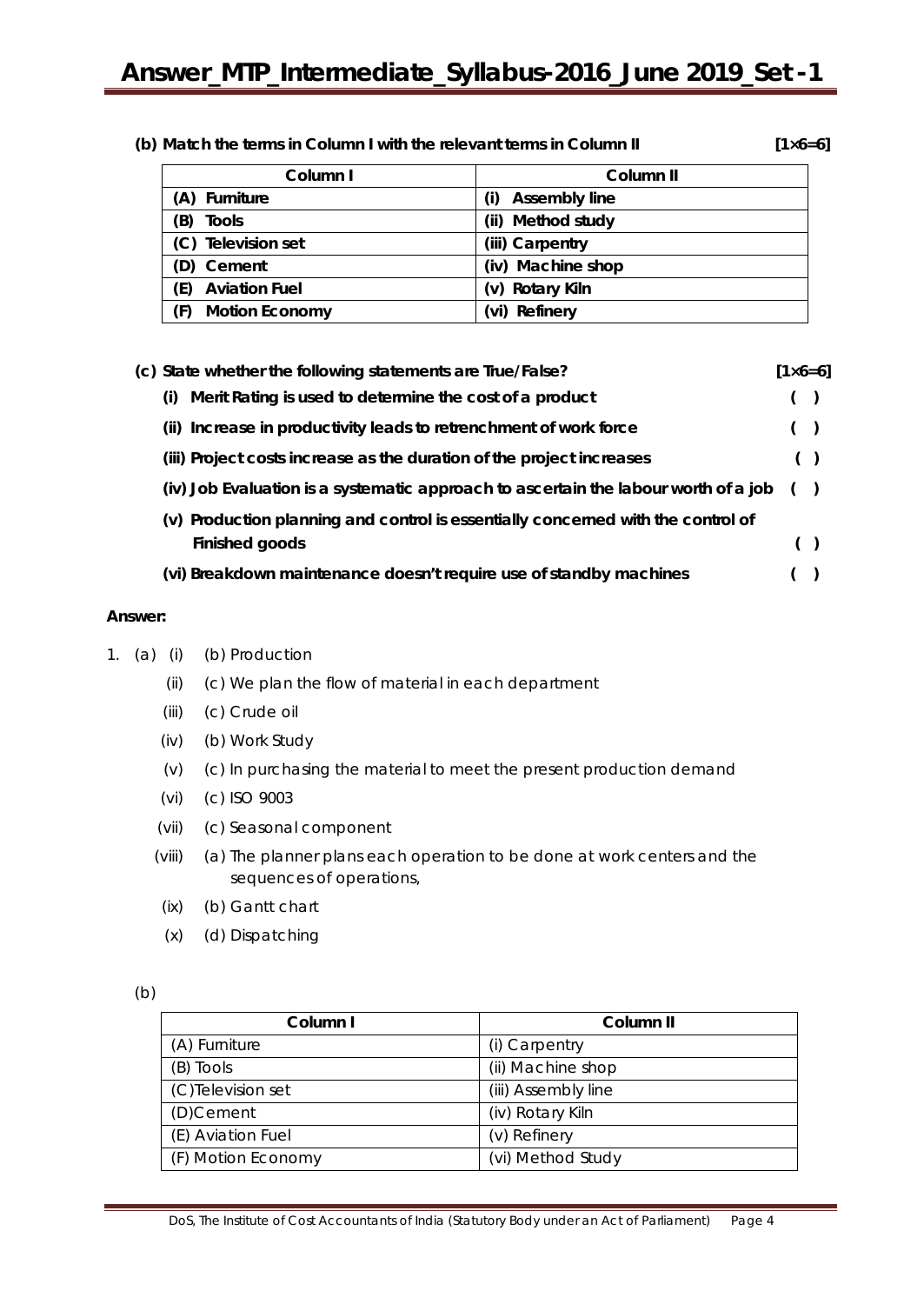- (c) (i) (False)
	- (ii) (False)
	- (iii) (True)
	- (iv) (True)
	- (v) (False)
	- (vi) (False)

**Answer any** *three* **questions form the following:**

- **2. (a) Define plant layout. What are the factors influencing layout choices? [6]**
	- **(b) The monthly requirement of raw material for a company is 3000 units. The carrying cost is** estimated to be 20% of the purchase price per unit, in addition to  $\bar{\tau}$  2 per unit. The **purchase price of raw material is** ` **20 per unit. The ordering is** ` **25 per order.**
		- **(i) You are required to find EOQ.**
		- **(ii) What is the total cost when the company gets a concession of 5% on the purchase price if it orders 3000 units or more but less than 6000 units per month. [4+6]**

#### **Answer:**

**2. (a)** Plant Layout, also known as layout of facility refers to the configuration of departments, work-centres and equipment and machinery with focus on the flow of materials or work through the production system.

Plant layout or facility layout means planning for location of all machines, equipments, utilities, work stations, customer service areas, material storage areas, tool servicing areas, tool cribs, aisles, rest rooms, lunch rooms, coffee/tea bays, offices, and computer rooms and also planning for the patterns of flow of materials and people around, into and within the buildings.

## **Factors influencing layout choices:**

Primarily the layout of a plant is influenced by the relationship among materials, machinery and men. Other factors influencing layout are type of product, type of workers, the type of industry, management policies etc.

Some of these factors are discussed in detailed below:

- *Location:* The size and type of the site selected for the plant, influences the type of buildings (single story or multi story) which in turn influences the layout design. Also, the location of the plant determines the mode of transportation from and into the plant (such as by goods trains, truck, or ships) and the layout should provide facilities for mode of transport used. Also, the layout should provide for storage of fuel, raw materials, future expansion needs, power generation requirements etc.
- *Machinery and Equipments:* The type of product, the volume of production, type of processes and management policy on technology, determines the type of machines and equipments to be installed
- *Managerial Policies:* regarding volume of production, provision for future expansion, extent of automation, make-or-buy decisions, speed of delivery of goods to customers,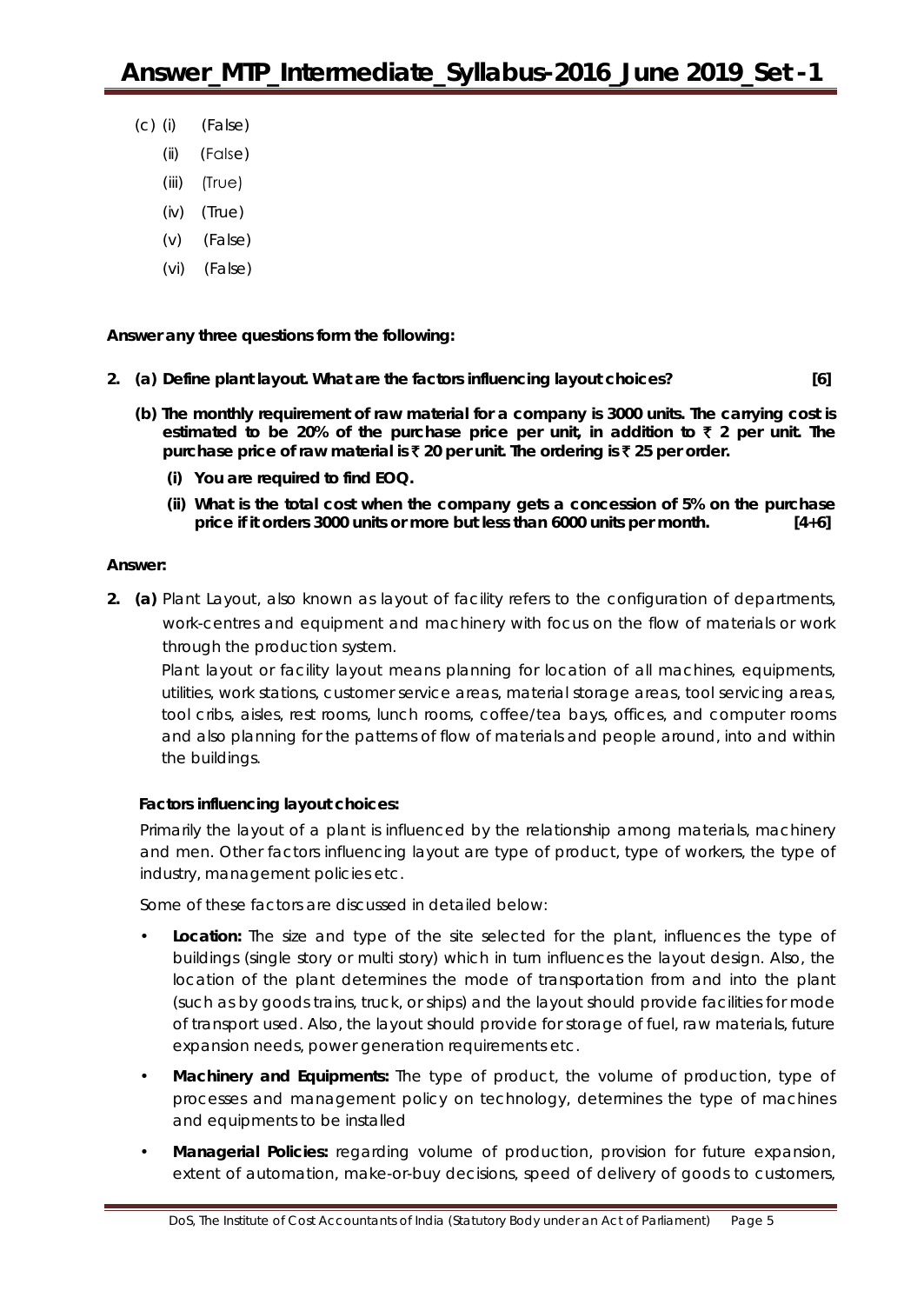purchasing and inventory policies and personnel policies influence the plant layout design.

- *Materials:* Plant layout includes provision for storage and handling of raw materials, supplies and components used in production. The type of storage areas, racks, handling equipments such as cranes, trolleys, conveyors or pipelines etc., used - all depend on the type of materials used - such as solid, liquid, light, heavy, bulky, big, small etc.
- *Product:* The type of product i.e., whether the product is light or heavy, big or small, liquid or solid etc., it influences the type of layout. For example, Ship building, Aircraft assembly, Locomotive assembly etc., requires a layout type different from that needed to produce refrigerators, cars, scooters, television sets, soaps, detergents, soft drinks etc. The manufacturing process equipments and machines used and the processing steps largely depend on the nature of the product and hence the layout design depends, very much on the product.
- **(b)** We are given that,
	- $D = 3,000 \times 12 = 36,000$  units per annum
	- $S = ₹25$
	- $C = 2 + 20\% \text{ of } ₹20$

$$
= 2 + 4 = \mathbf{7} 6
$$

(i) EOO = 
$$
\sqrt{\frac{2DS}{C}}
$$
  
=  $\sqrt{\frac{2 \times 36,000 \times 25}{6}}$   
=  $\sqrt{3,00,000}$ 

- = 548 units app.
- Total cost = Ordering Cost + Cost of raw material + Storage cost

$$
= \left(\frac{36,000}{548} \times 25\right) + (36,000 \times 20) + \left(\frac{548}{2} \times 6\right)
$$

- $=$  ₹ 1,642.33 + 7,20,000 + 1,644
- $= ₹7,23,286$
- (ii) When the company has an option to order between 3000 and 6000 units, the EOQ should be calculated with a reduction in price by 5% (due to concession)

The purchase price =  $95\%$  of ₹ 20

 $= ₹ 19.$ 

- $D = 36,000$  units per annum
- $S = ₹25$
- $C = 2 + 20\% \text{ of } 19$ 
	- $= 2 + 3.80$
	- $=$  ₹ 5.80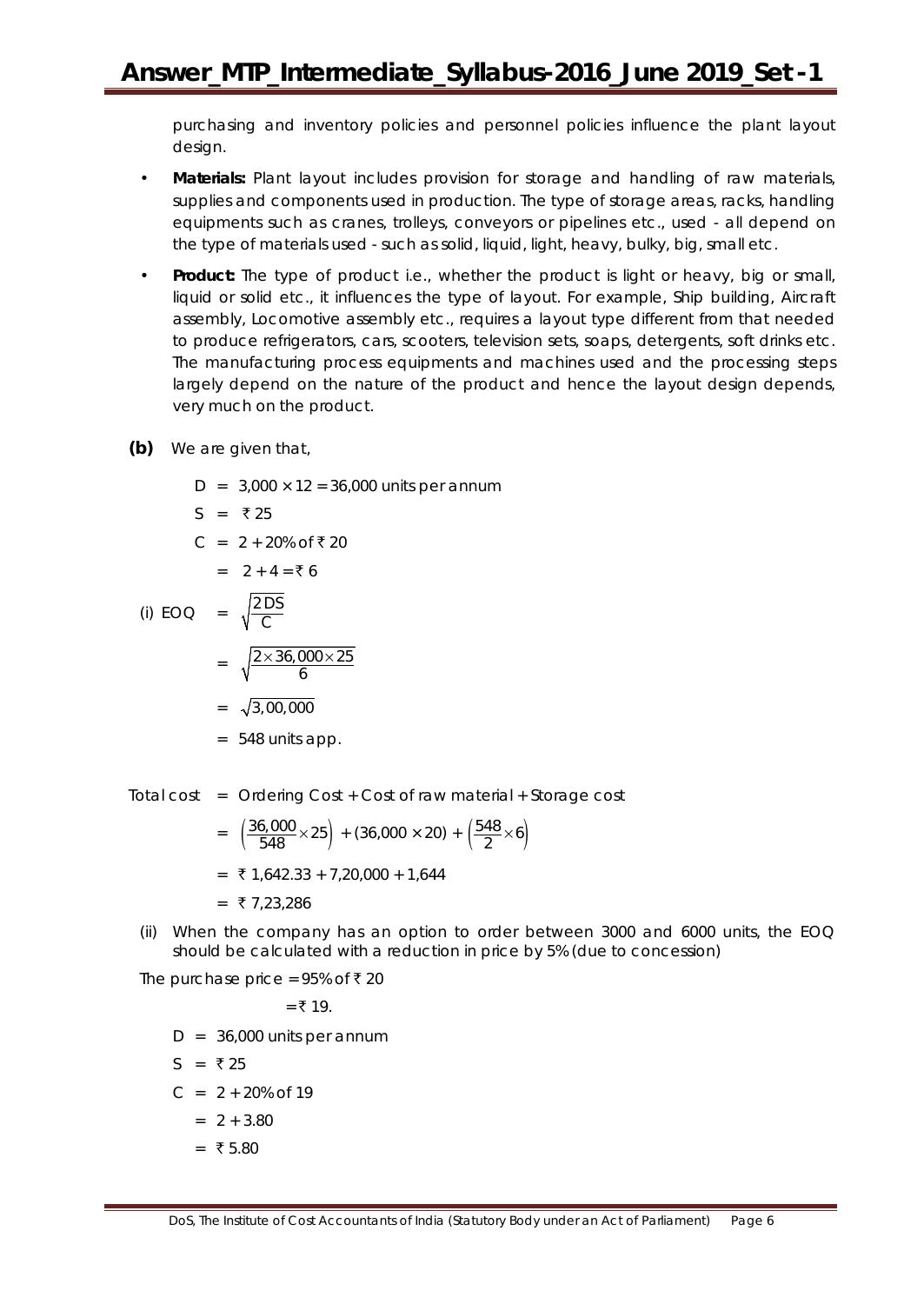EOO = 
$$
\sqrt{\frac{2 \times 36,000 \times 25}{5.80}}
$$
  
\n=  $\sqrt{\frac{18,00,000}{5.80}}$  = 557 units app.  
\nTotal cost =  $(\frac{36,000}{557} \times 25) + (36,000 \times 19) + (\frac{557}{2} \times 5.80)$   
\n= ₹1,615.79 + 6,84,000 + 1,615.30  
\n= ₹6,87,231.09

- **3. (a) What does Product Design do? Discuss – Process design and selection. [6]**
	- **(b) Machine A costs of** ` **80,000. Annual operating costs are** ` **2,000 for the first year, and they increase by** ` **15,000 every year (for example, in the fourth year the operating costs are**  ` **47,000). Determine the lease age at which to replace the machine. If the optimal replacement policy is followed; what will be the average yearly cost of operating and owning the machine? (Assume that the resale value of the machine is zero when replaced, and that future costs are not discounted.** 
		- **(i) Another machine B costs** ` **1,00,000. Annual operating cost for the first year is** ` **4,000**  and they increase by  $\bar{\tau}$  7,000 every year. The firm has a machine of type A which is **one year old. Should the firm replace it with B and if so, when?**
		- **(ii) Suppose the firm is just ready to replace the machine A with another machine of the same type, just then the firm gets and information that the machine B will become available in a year. What should the firm do? [10]**

## **Answer:**

- **3. (a)** The activities and responsibilities of product design include the following:
	- (i) Translating customer needs and wants into product and service requirements (marketing).
	- (ii) Refining existing products (marketing).
	- (iii) Developing new products (marketing, product design and production).
	- (iv) Formulating quality goals (quality assurance, production).
	- (v) Formulating cost targets (accounting).
	- (vi) Constructing and testing prototype (marketing, production).
	- (vii) Documenting specifications (product design).

**Process Design** is concerned with the overall sequences of operations required to achieve the product specifications. It specifies the type of work stations to be used, the machines and equipments necessary to carry out the operations. The sequence of operations are determined by (a) the nature of the product, (b) the materials used,  $(c)$ the quantities to be produced and (d) the existing physical layout of the plant.

The process design is concerned with the following:

(i) Characteristics of the product or service offered to the customers.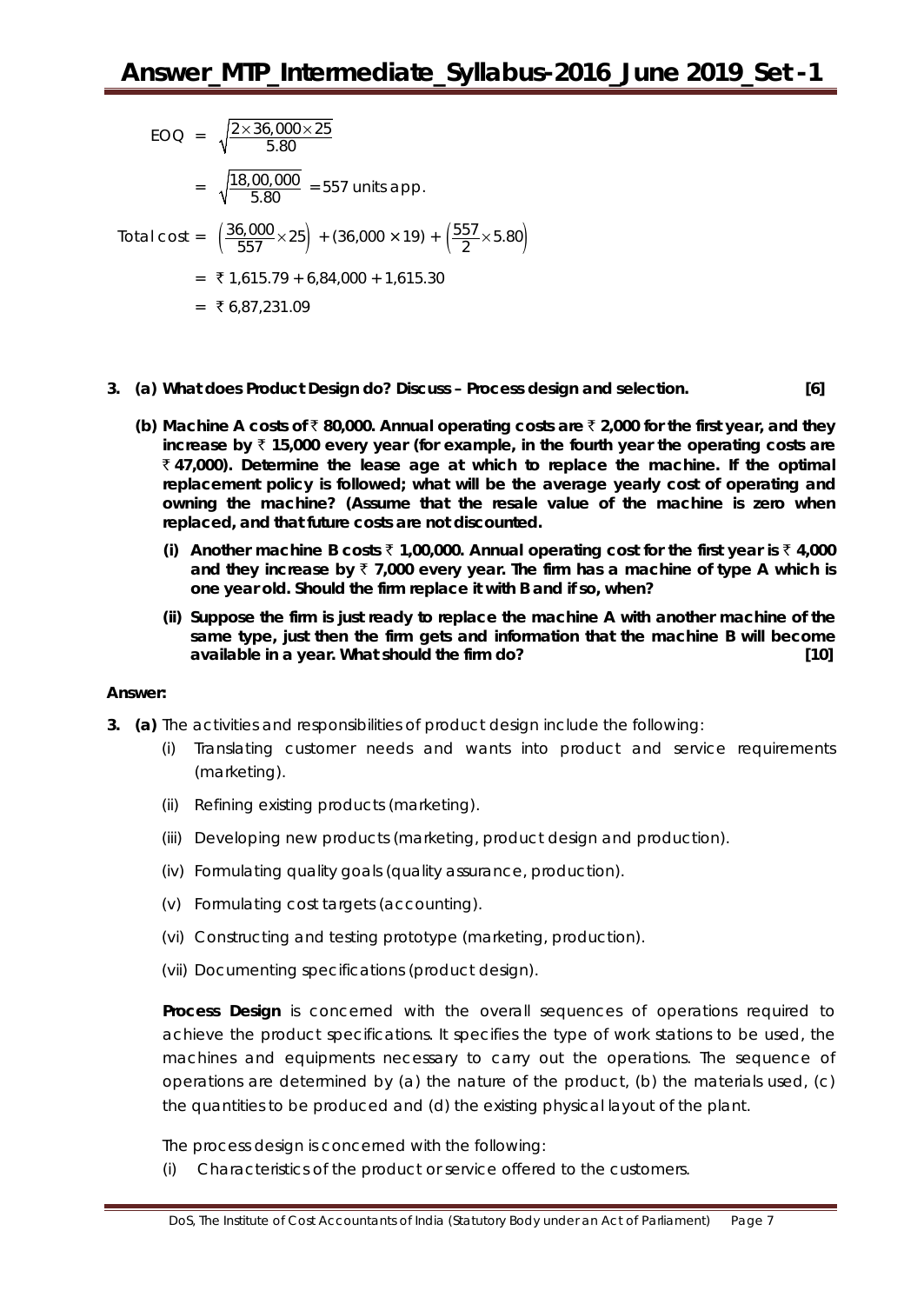- (ii) Expected volume of output.
- (iii) Kinds of equipments and machines available in the firm.
- (iv) Whether equipments and machines should be of special purpose or general purpose.
- (v) Cost of equipments and machines needed.
- (vi) Kind of labour skills available, amount of labour available and their wage rates.
- (vii) Expenditure to be incurred for manufacturing processes.
- (viii) Whether the process should be capital-intensive or labour-intensive.
- (ix) Make or buy decision.
- (x) Method of handling materials economically.
- (b) The operating cost of machine A in successive years are as follows:

| rear                     |           |      |        |                    | $\cdot$               |
|--------------------------|-----------|------|--------|--------------------|-----------------------|
| /ቻ`<br>)perating<br>Cost | ,000<br>∸ | ,000 | 32,000 | 000<br>$\Lambda^-$ | ,000<br>$\sim$<br>02, |

Calculations for average cost of Machine A

| Replacement at  | Cumulative operating | Depreciation | <b>Total Cost</b> | Average Cost             |
|-----------------|----------------------|--------------|-------------------|--------------------------|
| the end of year | cost (in ₹)          | Cost (in ₹)  | (in ₹)            | per year (in $\bar{x}$ ) |
|                 | 2,000                | 80,000       | 82,000            | 82,000                   |
|                 | 19,000               | 80,000       | 99,000            | 49,500                   |
|                 | 51,000               | 80,000       | 1,31,000          | 43,666                   |
|                 | 98,000               | 80,000       | 1,78,000          | 44,500                   |
|                 | 1,60,000             | 80,000       | 2,40,000          | 48,000                   |

It is clear from the table that machine A should be replaced at the end of third year. The average yearly, cost of owning & operating machine A in this situation will be  $\bar{\tau}$  43,666.

(i) The operating cost of machine B are as follows:

| ear                   |       |     |        |        |        |            |
|-----------------------|-------|-----|--------|--------|--------|------------|
| Operating Cost $( ₹)$ | 4,000 | 000 | 18,000 | 25,000 | 32,000 | ,000<br>30 |

Calculations for average cost of Machine B

| Replacement at  | Cumulative operating | Depreciation | <b>Total Cost</b> | <b>Average Cost</b>      |
|-----------------|----------------------|--------------|-------------------|--------------------------|
| the end of year | cost (in ₹)          | Cost (in ₹)  | (in ₹)            | per year (in $\bar{x}$ ) |
|                 | 4,000                | 1,00,000     | 1,40,000          | 1,04,000                 |
|                 | 15,000               | 1,00,000     | 1,15,000          | 57,500                   |
| 3               | 33,000               | 1,00,000     | 1,33,000          | 44,333                   |
| 4               | 88,000               | 1,00,000     | 1,58,000          | 39,500                   |
| 5               | 90,000               | 1,00,000     | 1,90,000          | 38,000                   |
| <sub>6</sub>    | 1,29,000             | 1,00,000     | 2,29,000          | 38,166                   |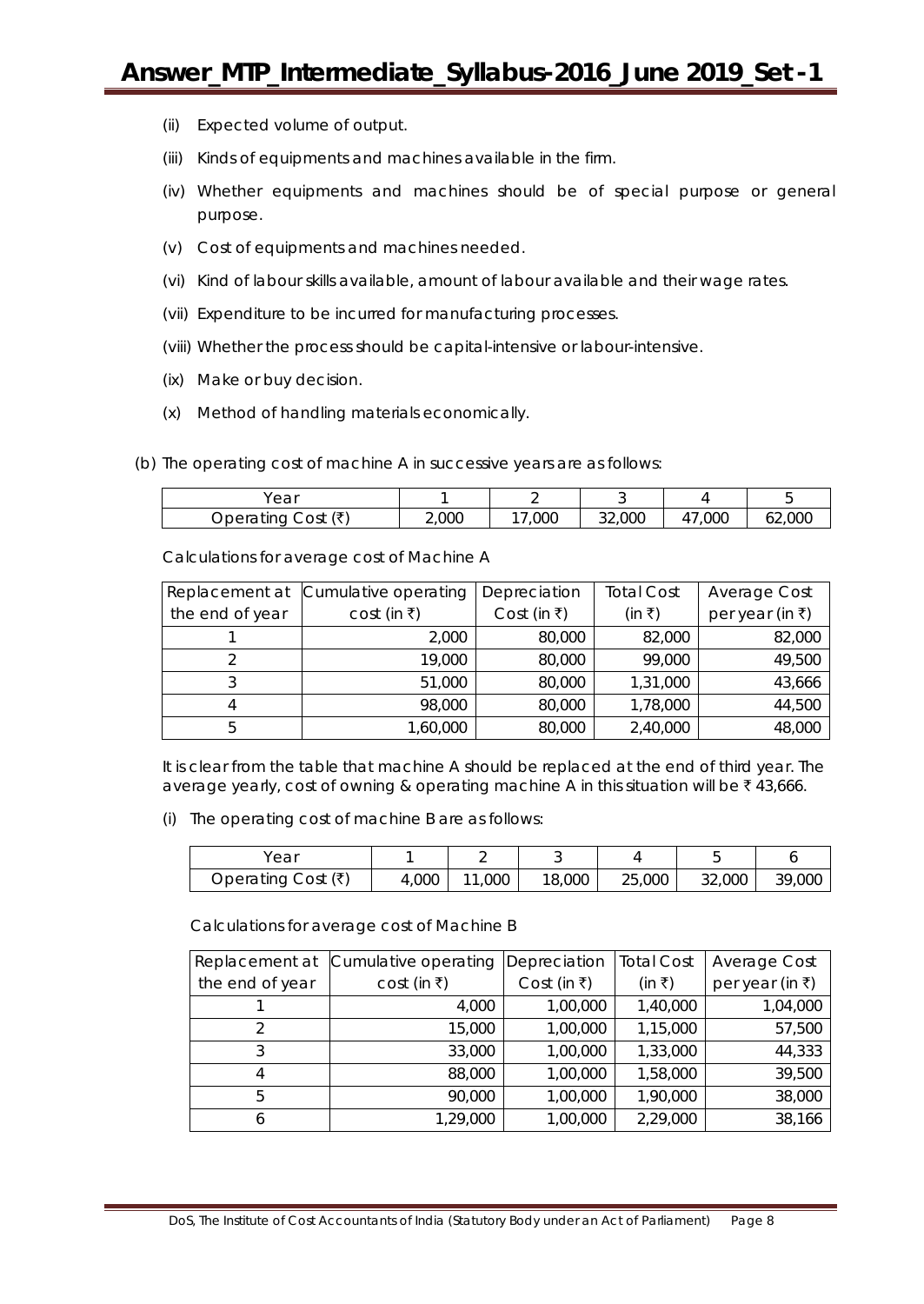It is clear from the above Table that if machine B is replaced after 5 years then its average cost per year is  $\bar{\tau}$  38,000. Since the lowest average cost for machine B  $(38,000)$  is less than the lowest average cost for machine A (R.s 43,666), the machine A should be replaced by machine B. Now to find the time of replacement of Machine A by Machine B, we proceed as follows:

The machine A is replaced by machine B at the time (age), when its running cost of the next year exceed the lowest average yearly cost  $\bar{\tau}$  38,000 of machine B. Further, the total cost of the machine A in the successive years are computed as follows:

| Year                          |        |            |              |              |              |
|-------------------------------|--------|------------|--------------|--------------|--------------|
| Total cost in                 | 82,000 | $99,000 -$ | $1,31,000 -$ | $1,78,000 -$ | $2,40,000 -$ |
| the year $(\bar{\mathbf{z}})$ |        | $82,000 =$ | $99.000 =$   | $1,31,000 =$ | $1,78,000 =$ |
|                               |        | 17,000     | 32,000       | 47,000       | 62,000       |

The running cost of fourth year of machine A is  $\bar{\tau}$  47,000 which is more than the lowest average yearly cost  $\bar{\tau}$  38,000 of machine B. therefore, the machine A should be replaced by machine B, when its age is 1 year. Since the machine A is one year old now, it should be replaced just now.

Install new machine now and replace it with machine B during the third year.

- **4. (a) Without standby equipment, a shutdown will cost** ` **200 a day. It is estimated that an average of 2.5 days a year can be lost due to shutdowns. A standby machine can be purchased for** ` **4,000 with an economic life of 10 years and** ` **500 salvage value at that data. Its annual costs including 2.5 days of actual operation would be** ` **100. Make a choice. [6]**
	- **(b) Describe the objective of Time Study. [6]**
	- **(c) What are the elements of lean production? [4]**

## **Answer:**

4. (a) Annual cost of shutdown =  $200 \times 2.5 = ₹500$ 

Annual cost of standby equipment

Depreciation =  $\frac{4,000 - 5,000}{10}$  = ₹ 350 Opening cost =  $\frac{100}{200}$ Total 450

Therefore, standby equipment is preferable.

(b) Time study is concerned with the determination of the amount of time required to perform a unit of work. It consists of the process of observing and recording the time required to perform each element of an operation so as to determine the reasonable time in which the work should be completed. Time study is defined by ILO as below 'Time study is a work measurement technique for recording the times and rates of working for the elements of a specified job carried out under specified conditions and for analyzing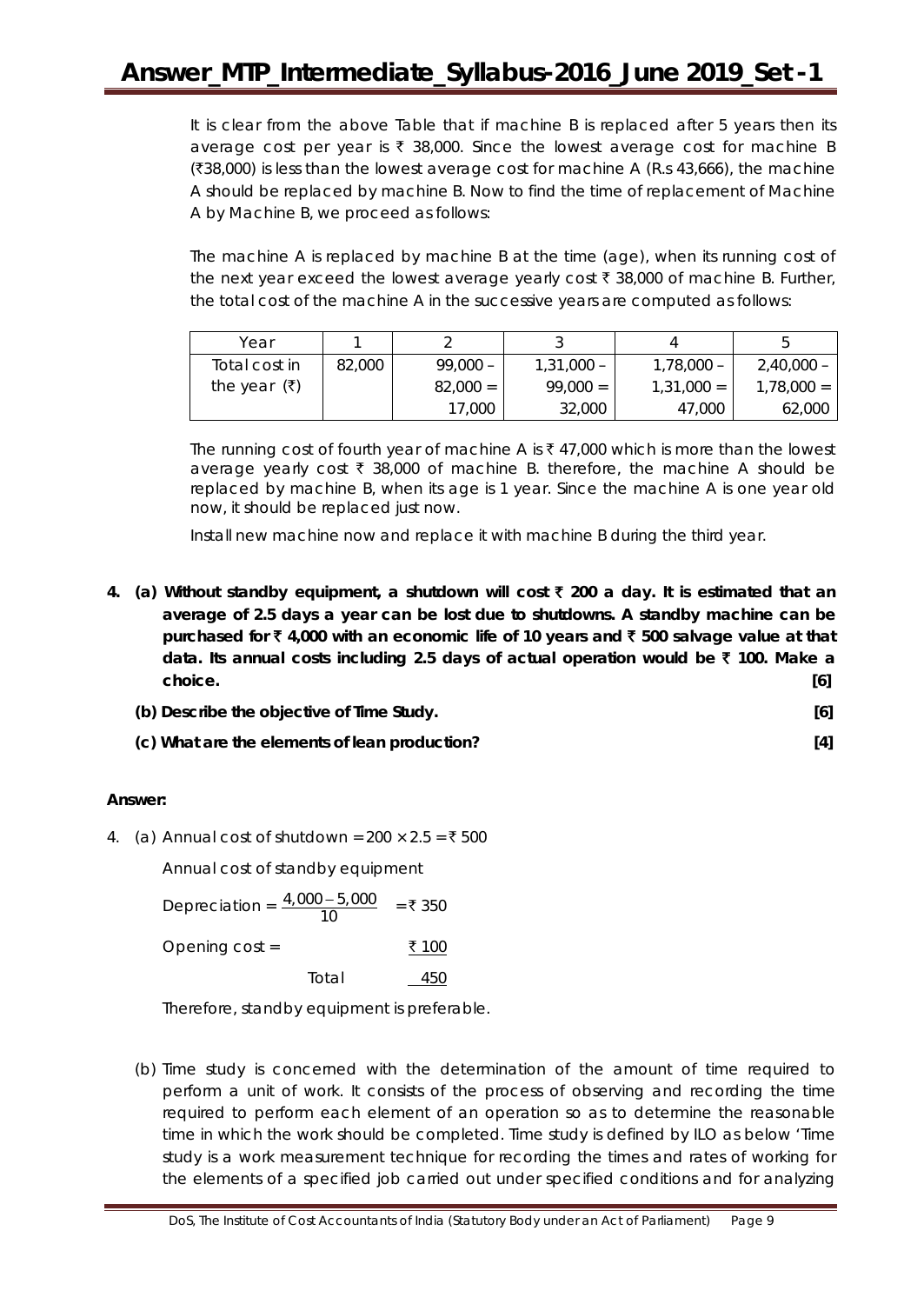the data so as to obtain the time necessary for carrying out the job at a defined level of performance'.

Objective of time study:

The main objective is 'to determine by direct observation, the quantity of human work in a specified task and hence to establish the standard time, within which an average worker working at a normal pace should complete the task using a specified method'.

The other objectives are:

- (i) To furnish a basis of comparison for determining operating effectiveness.
- (ii) To set labour standard for satisfactory performance.
- (iii) To compare alternative methods in method study in order to select the best method.
- (iv) To determine standard costs.
- (v) To determine equipment and labour requirements.
- (vi) To determine basic times/normal times.
- (vii) To determine the number of machines an operator can handle.
- (viii) To balance the work of operators in production or assembly lines.
- (ix) To provide a basis for setting piece rate or incentive wages.
- (x) To set the completion schedules for individual operations or jobs.

(c) The elements of lean production are:

- (i) To consider the organisation in terms of supply chain of value streams that extends from suppliers of raw materials, through transformation to the final customer.
- (ii) To organise workers in teams and to have everyone in the organisation conscious of his or her work.
- (iii) To produce products of perfect quality and to have continuous quality improvement as a goal.
- (iv) To organise the operation by product or cellular manufacturing, rather than using a functional or process lay-out.
- (v) To operate the facility in a just-in-time mode.

## **5. (a) Draw the network for the following activities and find critical path and total duration of project.**

| <b>Activity</b> | Duration (months) | <b>Activity</b> | Duration (months) |
|-----------------|-------------------|-----------------|-------------------|
| $1 - 2$         | 2.5               | $4 - 5$         | 2.0               |
| $2 - 3$         | 2.5               | $5-6$           | 3.0               |
| $2 - 4$         | 1.5               | $6 - 7$         | 1.5               |
| $3 - 4$         | 1.0               | $5 - 7$         | 1.5               |
| $3 - 5$         | 1.0               |                 |                   |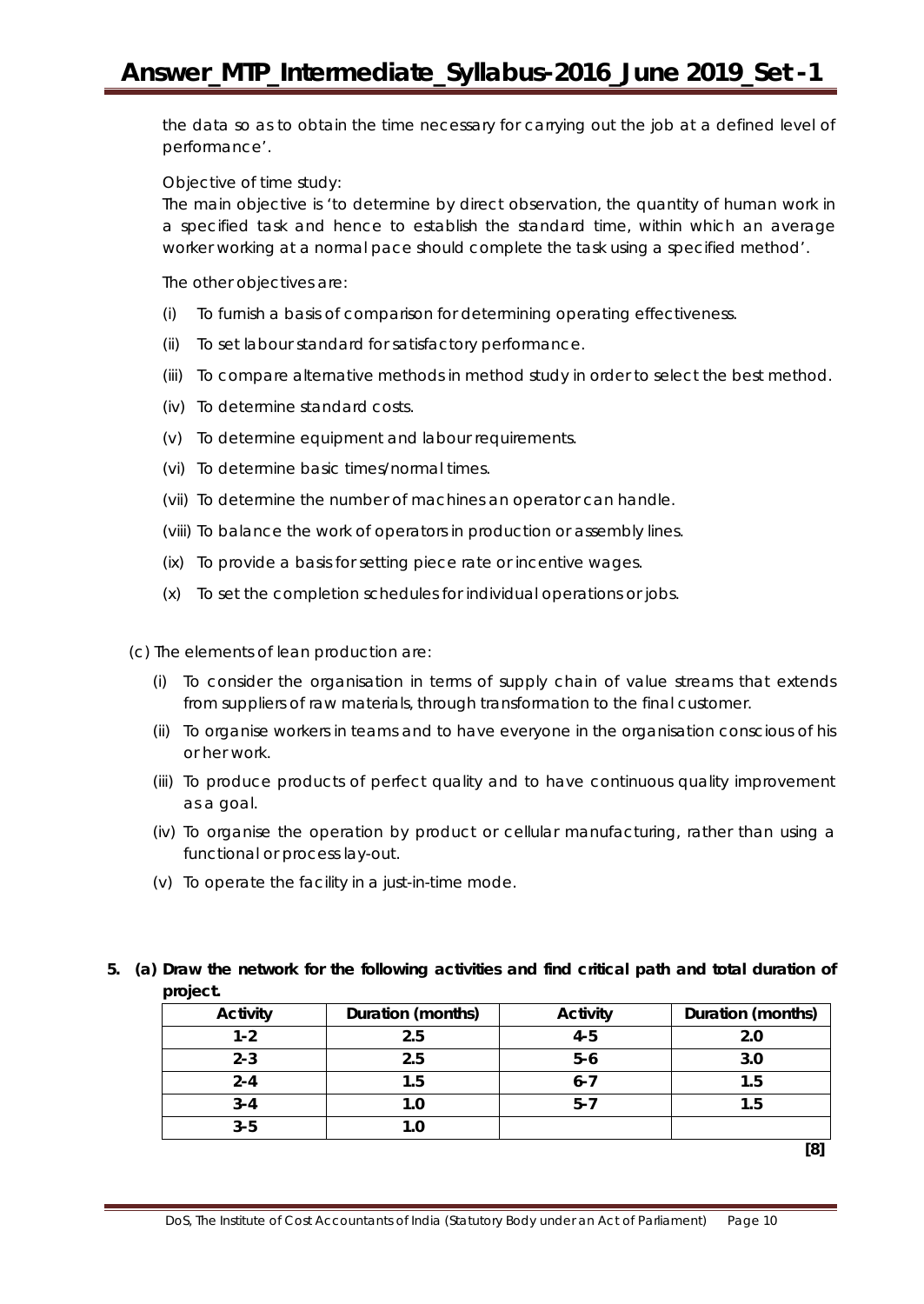**(b) A public transport system is experiencing the following number of breakdowns for months over the past 2 years in their new fleet of vehicles:**

| Number of breakdowns           |  |  |  |
|--------------------------------|--|--|--|
| Number of months this occurred |  |  |  |

**Each break down costs the firm an average of** ` **2,800. For a cost of** ` **1,500 per month, preventive maintenance can be carried out to limit the break-downs to an average of one per month. Which policy is suitable for the firm? [8]**

## **Answer:**

5. (a)



| Paths                       | Duration                                   |
|-----------------------------|--------------------------------------------|
| $1 - 2 - 3 - 5 - 6 - 7$     | $2.5+2.5+1+3+1.5=10.5$                     |
| $1 - 2 - 3 - 5 - 7$         | $2.5+2.5+1+1.5=7.50$                       |
| $1 - 2 - 3 - 4 - 5 - 6 - 7$ | $2.5+2.5+1+2+3+1.5 = 12.5$ (Critical Path) |
| $1 - 2 - 3 - 4 - 5 - 7$     | $2.5+2.5+1+2+1.5=9.5$                      |
| $1 - 2 - 4 - 5 - 7$         | $2.5+1.5+2+1.5 = 7.5$                      |
| $1 - 2 - 4 - 5 - 6 - 7$     | $2.5+1.5+2+3+1.5=10.5$                     |

(b) Converting the frequencies to a probability distribution and determining the expected cost/month of breakdowns we get:

| No. of breakdowns | Frequency in | Frequency in per | Expected value   |
|-------------------|--------------|------------------|------------------|
| (X)               | months (FX)  | cen P(X)         | X.P(X)           |
|                   |              | 0.083            | $\left( \right)$ |
|                   | 8            | 0.333            | 0.333            |
| $\mathcal{P}$     | 10           | 0.417            | 0.834            |
| 3                 | 3            | 0.125            | 0.375            |
| 4                 |              | 0.042            | 0.168            |
|                   |              | Total            | 1.710            |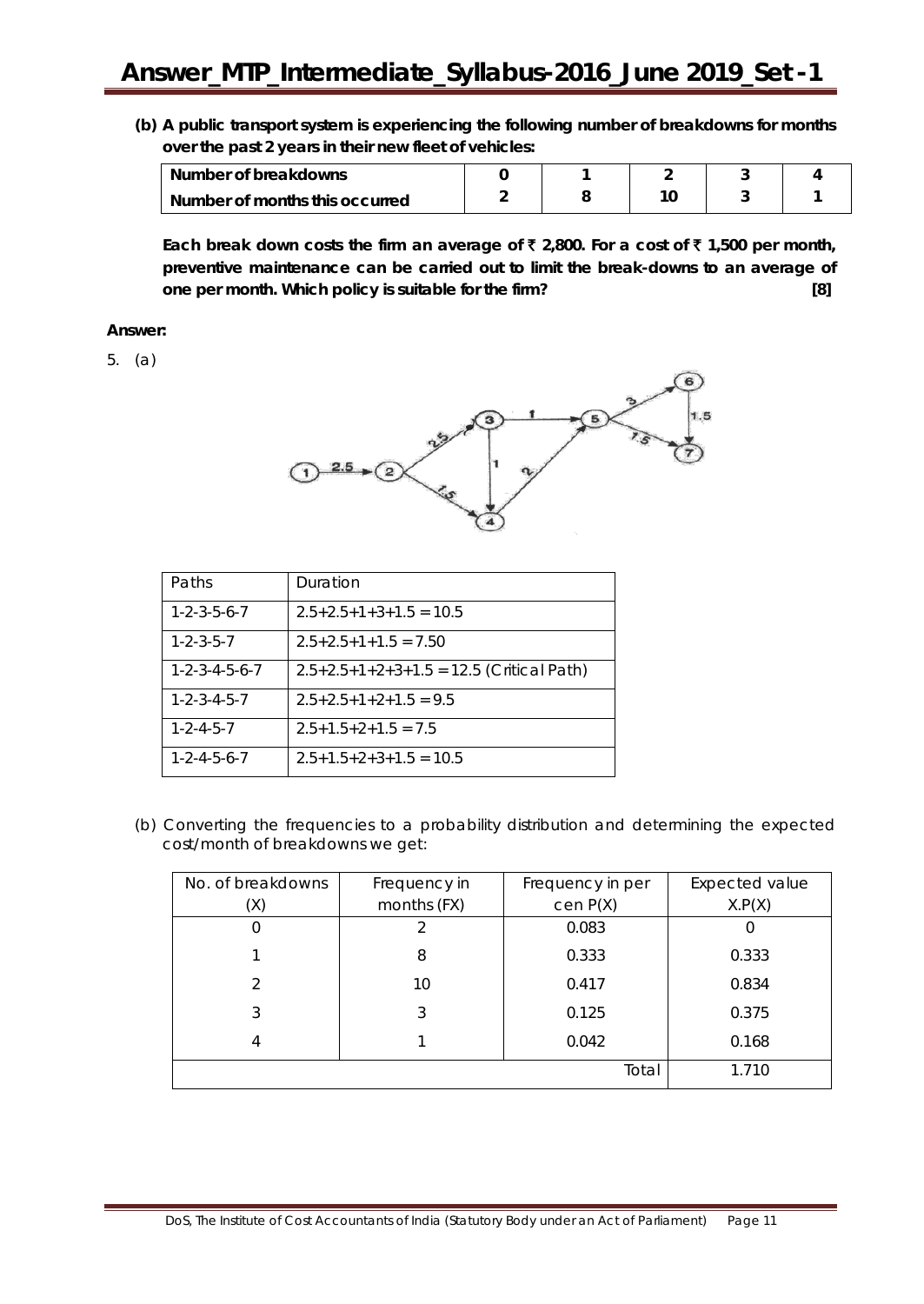Breakdown cost per months

| Expected = $\left(\frac{1.71 \text{breakdown}}{\text{month}}\right) \left(\frac{\text{F2,800}}{\text{breakdown}}\right)$ |
|--------------------------------------------------------------------------------------------------------------------------|
| ₹ 4,788<br>month                                                                                                         |
| Preventive maintenance cost per month                                                                                    |

Average cost of one breakdown/month =  $\bar{\tau}$  2,800 Maintenance contract cost/month =  $\bar{\tau}$  1,500 Total ₹ 4,300

Thus, preventive maintenance policy is suitable for the firm.

## **Section – II: (Strategic Management)**

**6. Choose the correct answer from the given alternatives: [1×6=6]**

- **(i) Business Process Re-engineering is**
	- **(a) Eliminating loss-making process;**
	- **(b) Redesigning operational processes;**
	- **(c) Redesigning the product and services;**
	- **(d) Recruiting the process engineers.**
- **(ii) Strategic choice makes a statement about the corporate strategy as well as business strategy:**
	- **(a) They are one and the same;**
	- **(b) One is an external planning and another resources planning statement;**
	- **(c) Corporate strategy is a general statement and business strategy defines how a SBU shall operate;**
	- **(d) Both states certain course of action – one for the total unit and another for a particular business agent;**
	- **(e) One refers to the whole business and another helps in the formulation of marketing decisions.**

**(iii) Benchmarking is:**

- **(a) The analytical too! to identify high cost activities based on the 'Pareto Analysis'.**
- **(b) The search for industries best practices that lead to superior performance;**
- **(c) The simulation of cost reduction schemes that help to build commitment and improvement of actions;**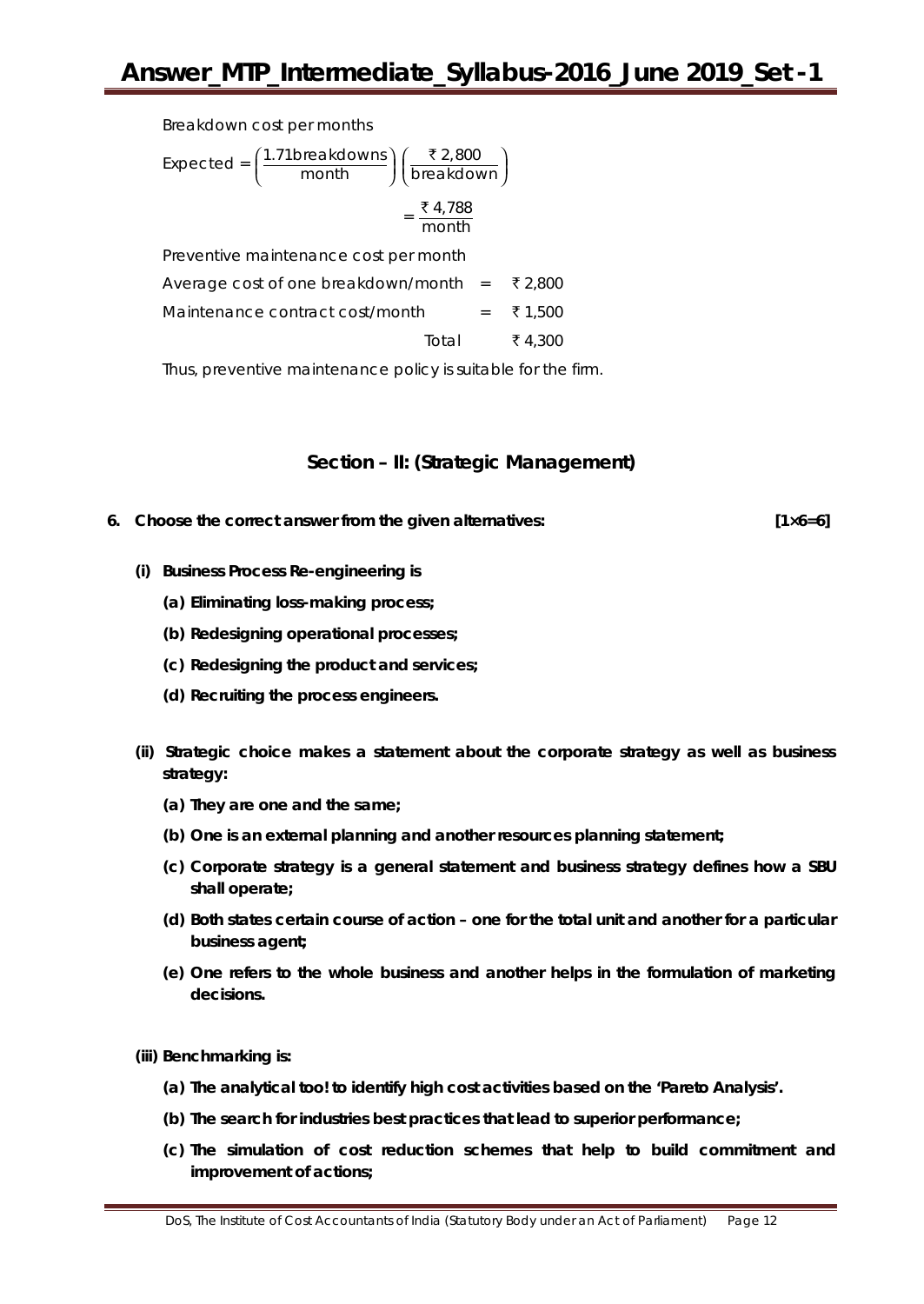- **(d) The process of marketing and redesigning the way a typical company works;**
- **(e) The framework that earmarks a linkage with suppliers and customers.**
- **(iv) The conditional of Low share, Negative growth and negative cash flow indicates -**
	- **(a) Dogs.**
	- **(b) Dodos.**
	- **(c) Donkey.**
	- **(d) Dinosaurs.**
- **(v) Offensive strategy is a strategy:**
	- **(a) For small companies that consider offensive attacks in the market.**
	- **(b) For those companies that search for new inventory opportunities to create competitive advantage.**
	- **(c) For the market leader who should attack the competitor by introducing new products that make existing ones obsolete.**
	- **(d) For those companies who are strong in the market but not leaders and might capture a market share from the leader.**
	- **(e) None of the above.**
- **(vi) A strategic business unit (SUB) is defined as a division of an organization:**
	- **(a) That help in the marketing operation;**
	- **(b) That enable managers to have better control over the resources;**
	- **(c) That help in the choice of technology;**
	- **(d) That help in the allocation of scarce resources;**
	- **(e) That help in identifying talents and potentials of people.**

#### **Answer:**

- **6.** (i) (b) Redesigning operational processes.
	- (ii) (c) Strategic choice makes a statement about the corporate strategy as well as business strategy : the former refers to the whole business while the latter helps in the formulation of marketing and other decisions.
	- (iii) (b) The search for industries best practices that lead to superior performance.
	- (iv) (b) Dodos
	- (v) (d) For those companies who are strong in the market but not leaders and might capture a market share from the leader.
	- (vi) (d) A strategic business unit (SBU) is defined as a division of an organization: that enable managers to have better control over the resources.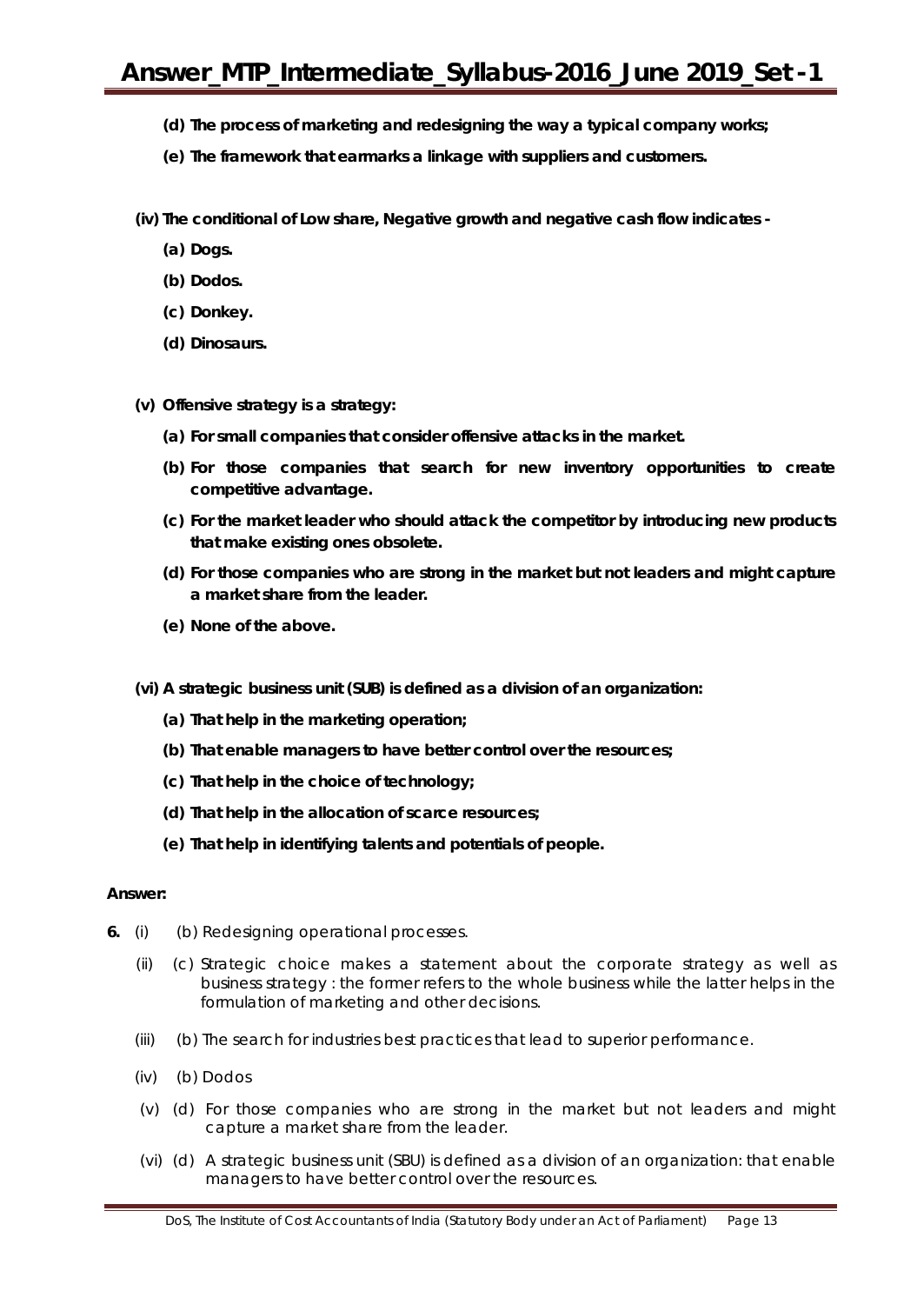**Answer any** *two* **question form the following:**

## **7. (a) Discuss the advantages of Strategic Management?**

**(b) Discuss "Strategic levels in the organizations" [6+6]**

#### **Answer:**

#### **(a) The Advantages of Strategic Management**

#### • **Discharges Board Responsibility**

The first reason that most organizations state for having a strategic management process is that it discharges the responsibility of the Board of Directors.

#### • **Forces an Objective Assessment**

Strategic management provides a discipline that enables the board and senior management to actually take a step back from the day-to-day business to think about the future of the organization. Without this discipline, the organization can become solely consumed with working through the next issue or problem without consideration of the larger picture.

#### • **Provides a Framework for Decision-Making**

Strategy provides a framework within which all staff can make day-to-day operational decisions and understand that those decisions are all moving the organization in a single direction. It is not possible (nor realistic or appropriate) for the board to know all the decisions the executive director will have to make, nor is it possible (nor realistic or practical) for the executive director to know all the decisions the staff will make. Strategy provides a vision of the future, confirms the purpose and values of an organization, sets objectives, clarifies threats and opportunities, determines methods to leverage strengths, and mitigate weaknesses (at a minimum). As such, it sets a framework and clear boundaries within which decisions can be made. The cumulative effect of these decisions (which can add up to thousands over the year) can have a significant impact on the success of the organization. Providing a framework within which the executive director and staff can make these decisions helps them better focus their efforts on those things that will best support the organization's success.

#### • **Supports Understanding & Buy-In**

Allowing the board and staff participation in the strategic discussion enables them to better understand the direction, why that direction was chosen, and the associated benefits. For some people simply knowing is enough; for many people, to gain their full support requires them to understand.

#### • **Enables Measurement of Progress**

A strategic management process forces an organization to set objectives and measures of success. The setting of measures of success requires that the organization first determine what is critical to its ongoing success and then forces the establishment of objectives and keeps these critical measures in front of the board and senior management.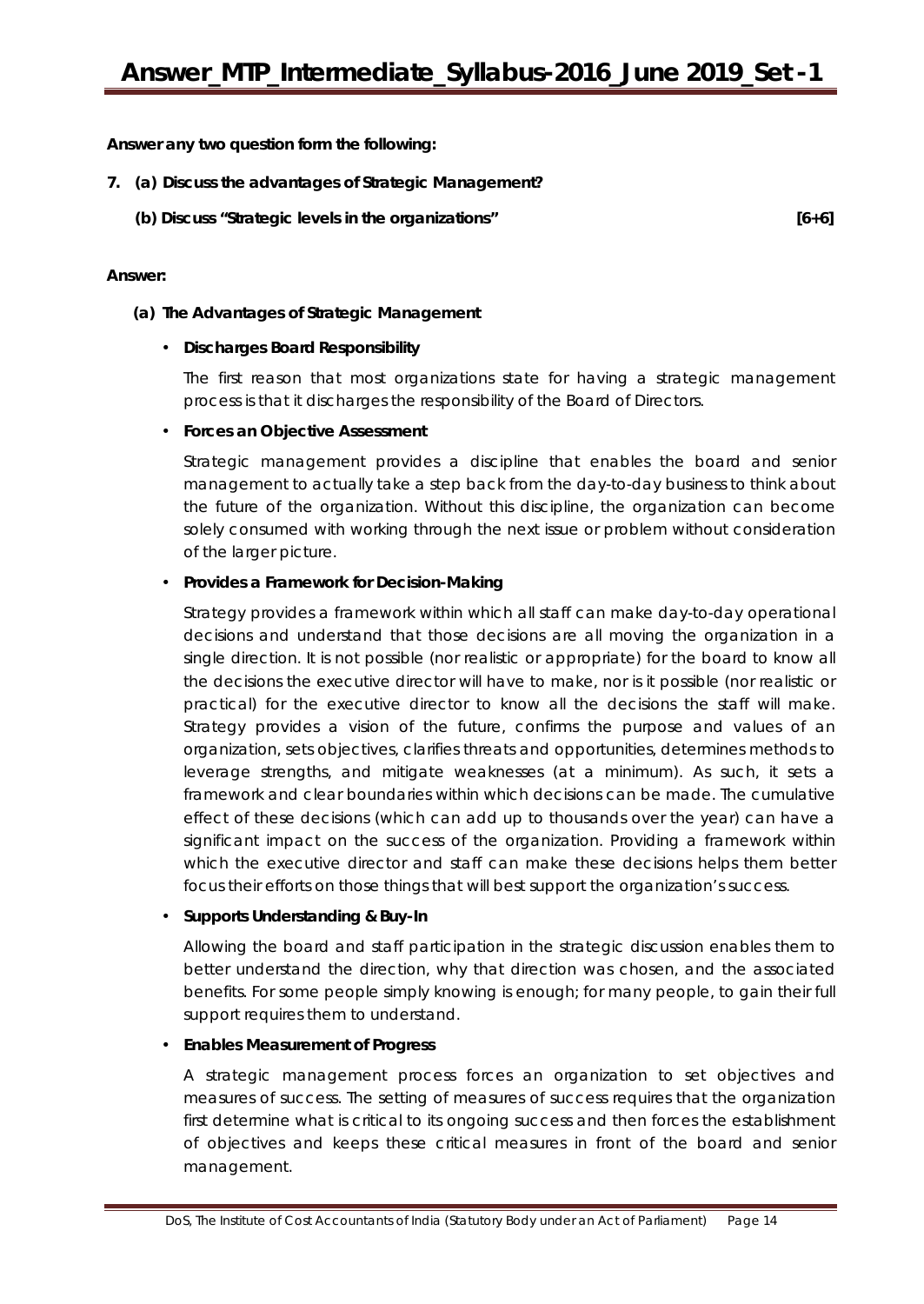## • **Provides an Organizational Perspective**

Addressing operational issues rarely looks at the whole organization and the interrelatedness of its varying components. Strategic management takes an organizational perspective and looks at all the components and the interrelationship between those components in order to develop a strategy that is optimal for the whole organization and not a single component.

- **(b)** There are primarily three levels of strategies in the organisation.
	- 1. Corporate Level
	- 2. Business Level
	- 3. Functional Level

## **1. Corporate Level:**

The corporate level of management consists of the chief executive officer (CEO), other senior executives, the board of directors, and corporate staff. These individuals occupy the top-committee of decision making within the organisation. The CEO is the principal general manager. In consultation with other senior executives, the role of corporate-level managers is to oversee the development of strategies for the whole organisation. This role includes defining the mission and goals of the organisation, determining what businesses it should be in, allocating resources among the different businesses, formulating and implementing strategies that span individual businesses, and providing leadership for the organisation. For example, strategies formed for Unilever Limited would be at corporate level.

## **2. Business Level:**

A business unit is a self-contained division (with it's own functions-for example, finance, purchasing, production, and marketing departments) that provides a product or service for a particular market. The principal general manager at the business level, or the business-level manager, is the head of the division. The strategic role of these managers is to translate the general statements of direction and intent that come from the corporate level into concrete strategies for individual businesses. Thus, whereas corporate-level general managers are concerned with strategies that span individual businesses, business-level general managers are concerned with strategies that are specific to a particular business. At GE, a major corporate goal is to be first or second in every business in which the corporation competes. Then the general managers in each division work out for their business the details of a strategy that is consistent with this objective. For example, strategies formed for Kwality Walls, a subsidiary of Unilever Limited would be at business level.

## **3. Functional Level:**

Functional-level managers are responsible for the specific business functions or operations (human resources, purchasing, product development, customer service, and so on) that constitute a company or one of it's divisions. Thus, a functional manager's sphere of responsibility is generally confined to one organisational activity, whereas general managers oversee the operation of a whole company or division. Although they are not responsible for the overall performance of the organisation, functional managers nevertheless have a major strategic role: to develop functional strategies in their area that help fulfill the strategic objectives set by business & corporate-level general managers. Moreover, functional managers provide most of the information that makes it possible for business & corporate-level general managers to, formulate realistic and attainable strategies. Indeed,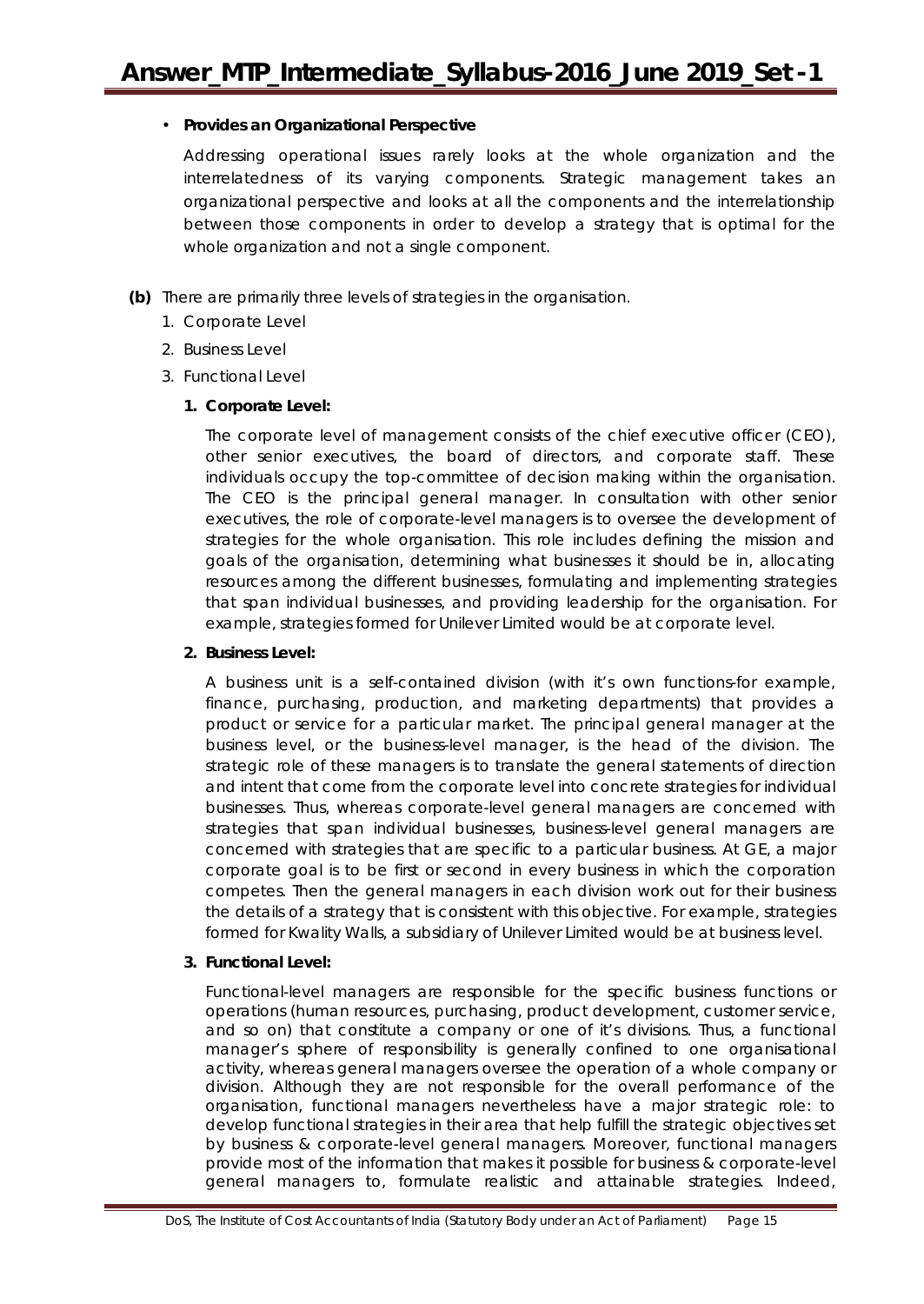because they are closer to the customer than the typical general manager is, functional managers themselves may generate important ideas that subsequently may become major strategies for the company. Thus, it is important for general managers to listen closely to the ideas of their functional managers. An equally great responsibility for managers at the operational level is strategy implementation: the execution of corporate and business-level plans. For example, strategies formed for employee retention by HR manager at Kwality Walls would be at functional level.

**8. (a) Discuss the differences in Strategic Management & Strategic Planning.**

## **(b) Define SBU. What are its merits & demerits? [6+6]**

## **Answer:**

**(a)** The basic difference between Strategic management and Strategic planning are as follows:

| <b>Strategic Management</b>                                                   | <b>Strategic Planning</b>                    |  |
|-------------------------------------------------------------------------------|----------------------------------------------|--|
| 1. It is focused on producing strategic                                       | 1. It is focused on making optimal strategic |  |
| results; new markets; new products;                                           | decisions                                    |  |
| new technologies etc.                                                         |                                              |  |
| 2. It is management by results.                                               | 2. It is management by plans                 |  |
| 3. It is an organizational action process                                     | 3. It is an analytical process               |  |
| include<br>4. It<br>broadens<br>to<br>focus                                   | 4. It is focused on business, economic and   |  |
| psychological, sociological<br>andl                                           | technological variables                      |  |
| political variables.                                                          |                                              |  |
| 5. It is about choosing things to do and 5. It is about choosing things to do |                                              |  |
| also about the people who will do                                             |                                              |  |
| them.                                                                         |                                              |  |

**(b)** SBU groups similar divisions into "Strategic Business Units" and then delegate's authority and responsibility of each unit to a senior executive who is normally identified as CEO or MD of that SBU. It is an extension of Divisional structure.

## **SBU Structure**

Big organisation like Unilever, etc have many SBUs for their different categories of products like Cosmetics, Food products and Beverages, etc, and each is managed through separate unit head.

Advantages:

- (i) Promotes accountability since units" heads are responsible for individual SBU profitability
- (ii) Career development opportunities are further higher in this structure
- (iii) Allow better control of categories of products manufacturing, marketing and distributions
- (iv) Helps to expand in different related and unrelated businesses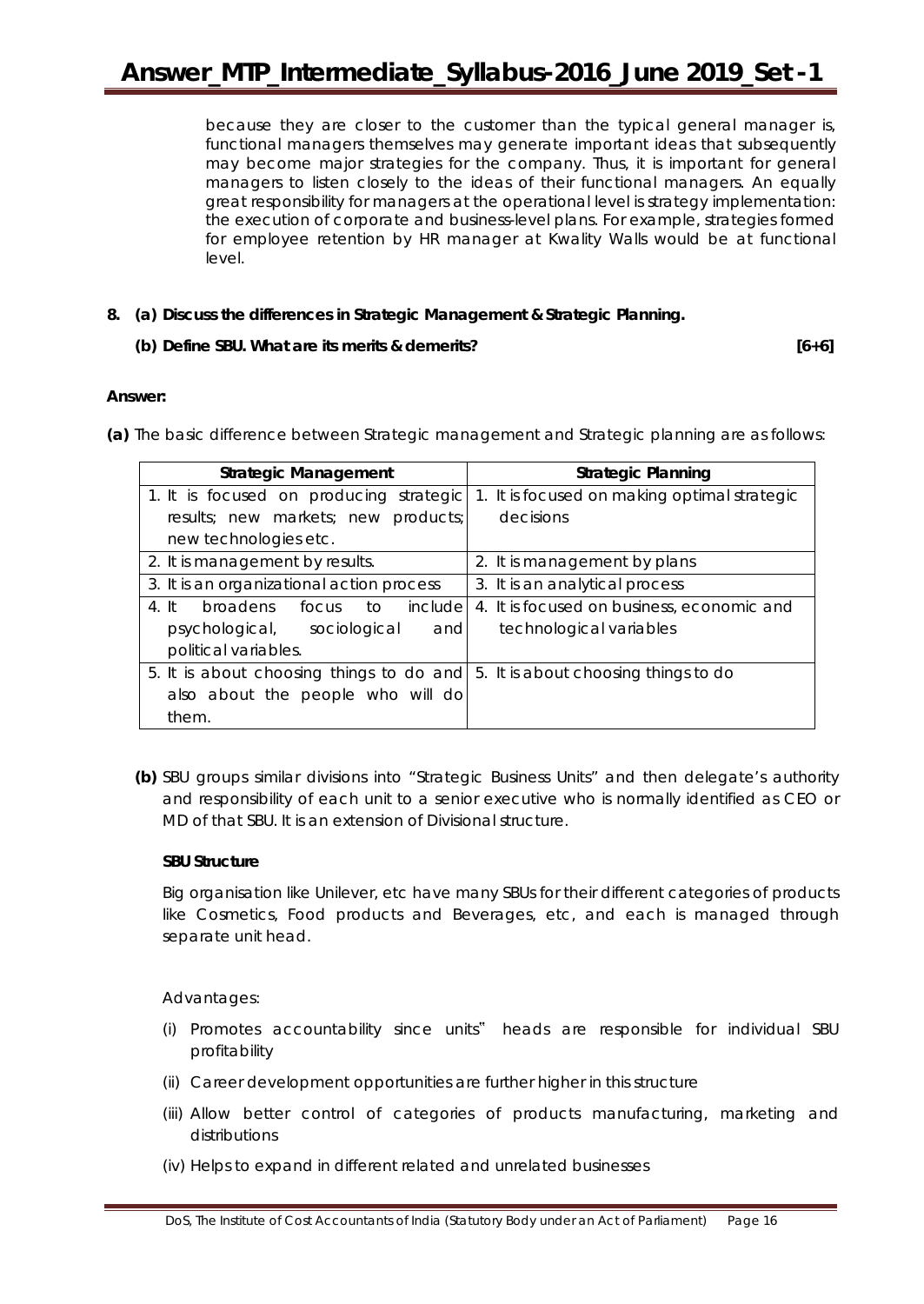# **Answer\_MTP\_Intermediate\_Syllabus-2016\_June 2019\_Set -1**

Disadvantages:

- (i) May provide inconsistent approach to tackle customers, etc, because each unit may work in it's own way to handle situations
- (ii) High cost approach

#### **9. Write short notes on any** *three* **of the following four questions: [4×3=12]**

- **(a) Structural Driver's of Change;**
- **(b) Approaches in Strategic Planning;**
- **(c) SWOT Analysis;**
- **(d) Plant location.**

## **Answer:**

**(a)** Structural Drivers of Change are forces likely to affect the structure of an industry, sector or market. The following are some of the factors

## • **Increasing convergence of markets**

In some markets the customers' needs and preferences are becoming more similar. As some markets globalise, those operating in such markets become global customers and may search for suppliers. Moreover marketing policies needs to be developed all over again.

## • **Cost advantage of global operations**

This benefit might accrue to industries that operate in large volume, standardised production and enjoy economies of scale. In order to realise location economies businesses search globally for low cost operations and enjoying competitive edge.

## • **Activities and policies of the governments**

The government policies and activities have also resulted in influencing the globalisation of industry. The moves towards free trade and technical standardisation of many products between countries have resulted in increasing competition.

## • **Global competition**

It is the global competition that acts as a driver to globalisation. It may be mentioned that high level of import and export between countries incresese interaction between competitors on a more global scale. The interdependence of companies across the world promotes global trade.

## **(b) Approaches in Strategic Planning**

It is important to operate a planning process which will not only produce realistic and potentially rewarding plans but will also secure the support of all those involved in implementing them. There are three approaches that can be adopted to strategic planning:

(i) A top-down process, in which managers are given targets to achieve which they pass on down the line.